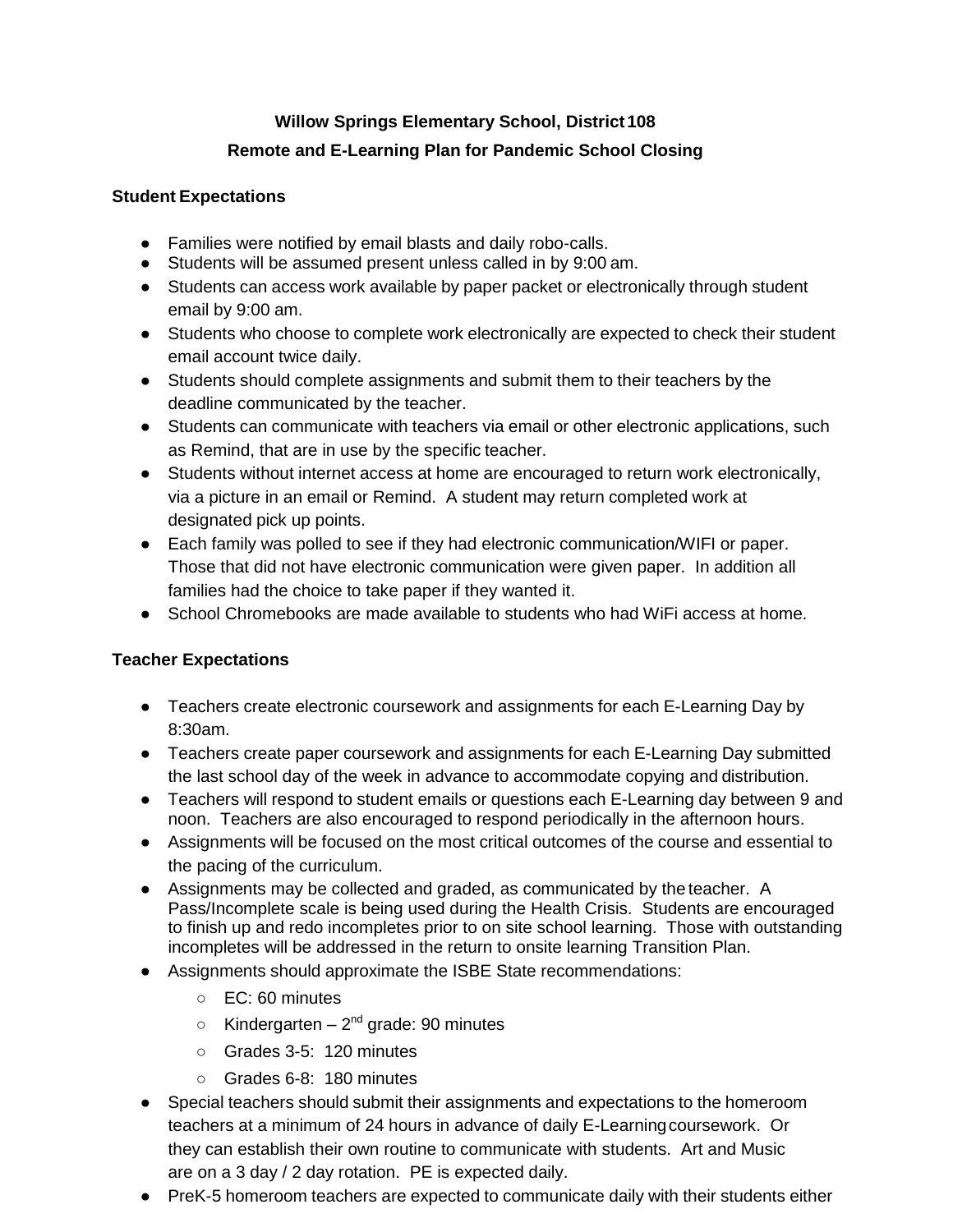via email, electronic application or telephone. When using telephone, use \*67 to block personal phone numbers and prohibit return phone calls to protect teacherprivacy.

- 6-8 teachers are expected to communicate with each of their classes electronically everyday. If you have not communicated with a student electronically you are expected to communicate via telephone every other day. Teachers of grades 6-8 can rotate contact responsibilities per homeroom across the teaching team. When using telephone, use \*67 to block personal phone numbers and prohibit return phone calls to protect teacher privacy.
- Teachers should update their online gradebook daily so that student participation can be monitored. Coursework and assignments shall be Pass/Incomplete.
- Teachers will record student interactions daily on a district created communication log. Teachers will record attempted contact with students not responding to the Remote Learning Plan.
- Call the principal and report any student you have not been able to contact for 2 school days.
- Will participate via phone meetings, as needed, per Special EducationCoordinator.

## **Social Worker, Speech Pathologist, EL Teacher. SPED Teacher**

- Staff should submit their weekly assignments and expectations to the homeroom teachers at a minimum of 24 hours in advance E-Learning coursework being distributed.
- Staff are expected to communicate weekly with their students either via email, electronic application or telephone. When using telephone, use \*67 to block personal phone numbers and prohibit return phone calls to protect teacher privacy.
- Will work on one of the following suggested activities, or complete another project that has been pre-arranged with their immediate supervisor.
	- Progress monitor of students
	- IEP/504 plan updates
- Will participate via phone meetings, as needed, per Special EducationCoordinator.

## **Nurse Expectations**

- Nurse will check attendance voicemails and continue to monitor/post attendance daily.
- Contact absent families, as needed by phone. When using telephone, use \*67 to block personal phone numbers and prohibit return phone calls to protect teacher privacy.
- Monitor illness and make reports to the administration and Illinois Department of Public Health as required.
- Communicate with Principal regarding students who are absent.
- Will work on one of the following suggested activities, or complete another project that has been pre-arranged with their immediate supervisor.
	- Progress monitor of students
	- IEP/504 plan updates
- Will participate via phone meetings, as needed, per Special EducationCoordinator.

## **Teacher Tips**

● Make things simple. Whenever possible, use technologies with which your students are familiar.